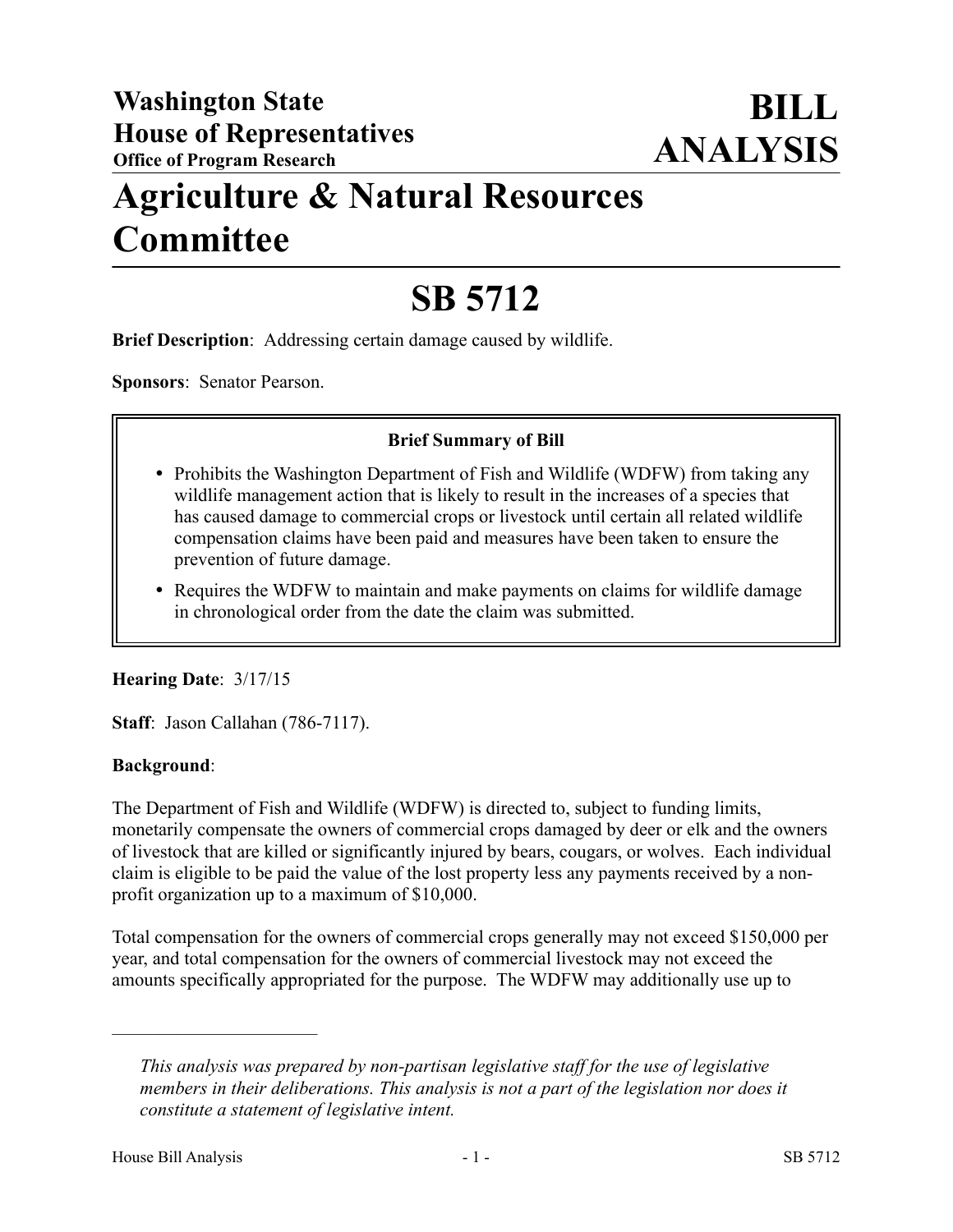\$50,000 from the State Wildlife Account as compensation to the owners of livestock lost to wolf predation.

The owners of property that does not qualify as commercial crops or livestock may still apply to the WDFW for compensation for damage caused by mammals or birds. However, unlike compensation for crops and livestock, the WDFW is not required to provide compensation, and any compensation provided may not be in the form of monetary payments. Compensation for this class of damage must take the form of materials or services.

The Fish and Wildlife Commission (Commission) has, pursuant to legislative direction, identified criteria that determines whether damage to property qualifies for compensation. Different criteria may apply to mandatory compensation claims and discretionary claims. For mandatory commercial crop and livestock claims, the criteria must provide for a minimum economic loss. The minimum loss must be set to at least \$500.

Property owners may not receive compensation from the WDFW if they have insurance that provides compensation for the crop loss. Also, they must first exhaust any available compensation offers from non-profit organizations and utilize all applicable legal and practicable self-help preventative measures. Self-help measures include non-lethal methods of damage prevention and materials and services provided by the WDFW.

The WDFW maintains a process for a compensation applicant to follow. Elements of the process must include forms of proof, anticipated timelines for decisions from the WDFW, prioritization of claims, a process for determining damage assessments, and protocols for when an owner intends to salvage any still-harvestable crops.

## **Summary of Bill**:

#### Wildlife Management Actions.

The WDFW is prohibited from taking any wildlife management action that is likely to result in the increase of a species that has caused damage to commercial crops or livestock until certain steps have been taken by the WDFW. Affected wildlife management activities include animal translocations, reductions in hunting opportunity, or enhancement of forage or habitat.

In order to avoid the prohibition on the specified wildlife management actions, the WDFW must be able to make a finding about two matters. First, the WDFW must find that all claims relating to wildlife damage in the subject area have been processed and that those who qualify for compensation have been paid. Any claim denied due to lack of funds is not considered to be processed.

Second, the WDFW must analyze and implement measures that are sufficient to ensure the prevention of future damage by the species in question. This analyses must consider the potential increase in the species due to any proposed wildlife management actions.

#### Payment of Damage Claims.